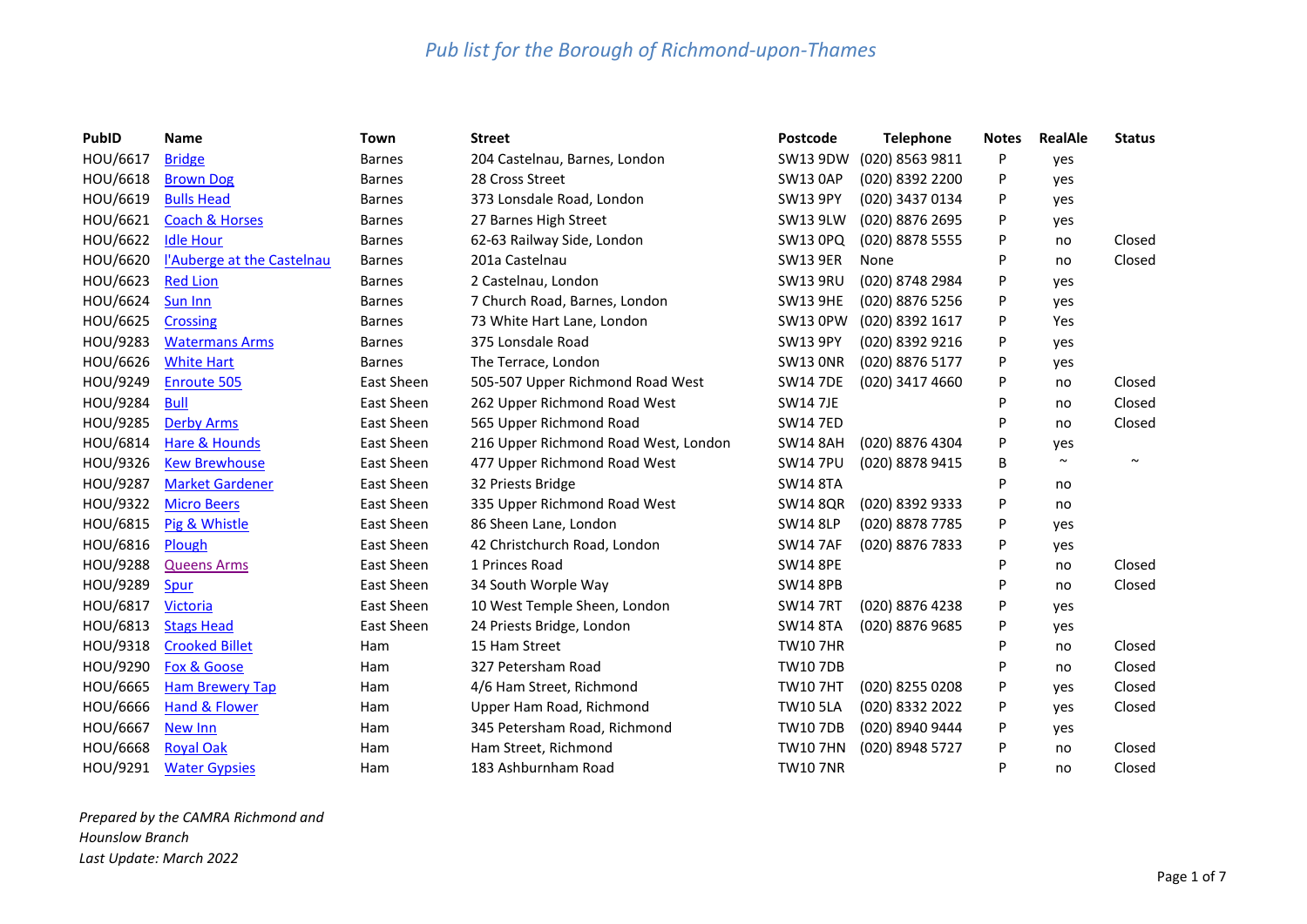| HOU/6751 | <b>Botanist</b>                 | Kew       | 3/5 Kew Green, Richmond                | TW93AA          | (020) 8948 4838 | P | yes |        |
|----------|---------------------------------|-----------|----------------------------------------|-----------------|-----------------|---|-----|--------|
| HOU/6752 | <b>Coach &amp; Horses Hotel</b> | Kew       | 8 Kew Green, Richmond                  | TW9 3BH         | (020) 8940 1208 | P | yes |        |
| HOU/6757 | <b>Cricketers</b>               | Kew       | 79 Kew Green, Richmond                 | TW93AH          | (020) 8940 2078 | P | yes |        |
| HOU/6753 | Greyhound                       | Kew       | 82 Kew Green, Richmond                 | TW93AP          | (020) 8332 9666 | P | yes |        |
| HOU/6754 | <b>Kew Gardens Hotel</b>        | Kew       | 292 Sandycombe Road, Richmond          | TW93NG          | (020) 8940 2220 | P | yes |        |
| HOU/6755 | <b>Kings Arms</b>               | Kew       | 85 Kew Green                           | TW93AH          | (020) 8940 3766 | P | no  | Closed |
| HOU/6756 | Tap On The Line                 | Kew       | Kew Gardens Station, Station Parade    | TW9 3PZ         | (020) 8332 1162 | P | yes |        |
| HOU/6758 | <b>Charlie Butler</b>           | Mortlake  | 40 Mortlake High Street, London        | <b>SW14 8HR</b> | None            | P | yes | Closed |
| HOU/6759 | <b>Jolly Gardeners</b>          | Mortlake  | 36 Lower Richmond Road, London         | <b>SW14 7EX</b> | (020) 8404 4504 | P | yes |        |
| HOU/9286 | <b>Lord Napier</b>              | Mortlake  | 75 Mortlake High Street                | <b>SW14 8HL</b> |                 | P | no  | Closed |
| HOU/6760 | Railway                         | Mortlake  | 11 Sheen Lane                          | <b>SW14 8HY</b> | None            | P | no  | Closed |
| HOU/6761 | <b>Ship</b>                     | Mortlake  | 10 Thames Bank, Mortlake, London       | <b>SW14 7QR</b> | (020) 8876 1439 | P | yes |        |
| HOU/6762 | <b>Tapestry Tapas Bar</b>       | Mortlake  | 1 Lower Richmond Road, London          | <b>SW14 7EZ</b> | (020) 8878 7177 | P | yes |        |
| HOU/6763 | <b>Dysart</b>                   | Petersham | 135 Petersham Road, Richmond           | <b>TW107AA</b>  | (020) 8940 8005 | R | no  |        |
| HOU/6764 | Fox & Duck                      | Petersham | 194 Petersham Road, Richmond           | <b>TW107AD</b>  | (020) 8940 4944 | P | yes |        |
| HOU/6767 | Angel & Crown                   | Richmond  | 5 Church Street                        | TW9 1JL         | (020) 8940 1508 | P | yes |        |
| HOU/6768 | bar estilo                      | Richmond  | 1-3 Hill Rise                          | TW10 6UQ        | (020) 8948 0768 | P | no  | Closed |
| HOU/6769 | Be at One                       | Richmond  | 7a Petersham Road                      | <b>TW10 6UH</b> | (020) 8332 6767 | P | no  |        |
| HOU/6770 | <b>Bishop's Finger</b>          | Richmond  | 145 Sheen Road                         | <b>TW9 1YJ</b>  | None            | P | no  | Closed |
| HOU/6771 | <b>Black Horse</b>              | Richmond  | 181 Sheen Road                         | TW9 1XF         | None            | P | no  | Closed |
| HOU/6772 | <b>Blue Anchor</b>              | Richmond  | 86 Kew Road                            | <b>TW9 2PQ</b>  | None            | P | no  | Closed |
| HOU/9282 | <b>Bricklayers Arms</b>         | Richmond  | 76 Lower Mortlake Road                 | TW9 2JY         |                 | P | no  | Closed |
| HOU/6773 | <b>Britannia</b>                | Richmond  | 5 Brewers Lane                         | TW9 1HH         | (020) 8940 9786 | P | yes |        |
| HOU/9281 | <b>Caines</b>                   | Richmond  | 19 Popham Gardens, Lower Richmond Road | TW9 4LJ         |                 | P | no  | Closed |
| HOU/6776 | <b>Cricketers</b>               | Richmond  | 24 The Green                           | TW9 1LX         | (020) 8940 4372 | P | yes |        |
| HOU/6777 | Crown                           | Richmond  | 128 Lower Mortlake Road                | <b>TW9 2JZ</b>  | (020) 8940 8122 | P | yes |        |
| HOU/6778 | <b>Duke</b>                     | Richmond  | 2 Duke Street                          | TW9 1HP         | (020) 8940 4067 | P | yes |        |
| HOU/6780 | <b>Duke of York</b>             | Richmond  | 29 Kew Road                            | <b>TW9 2NQ</b>  |                 | P | no  | Closed |
| HOU/6779 | <b>Dukes Head</b>               | Richmond  | 42 The Vineyard                        | <b>TW10 6AZ</b> | (020) 8948 4557 | P | yes |        |
| HOU/6774 | <b>Encore Lounge</b>            | Richmond  | 8 Hill Rise                            | <b>TW10 6UA</b> | (020) 8001 6011 | P | no  | Closed |
| HOU/9328 | Gate                            | Richmond  | Richmond Hill                          | <b>TW10 6RP</b> | (020) 8939 0390 | P | no  |        |
| HOU/6782 | Hole in the Wall                | Richmond  | 3 Park Road                            | <b>TW10 6NS</b> | None            | P | no  | Closed |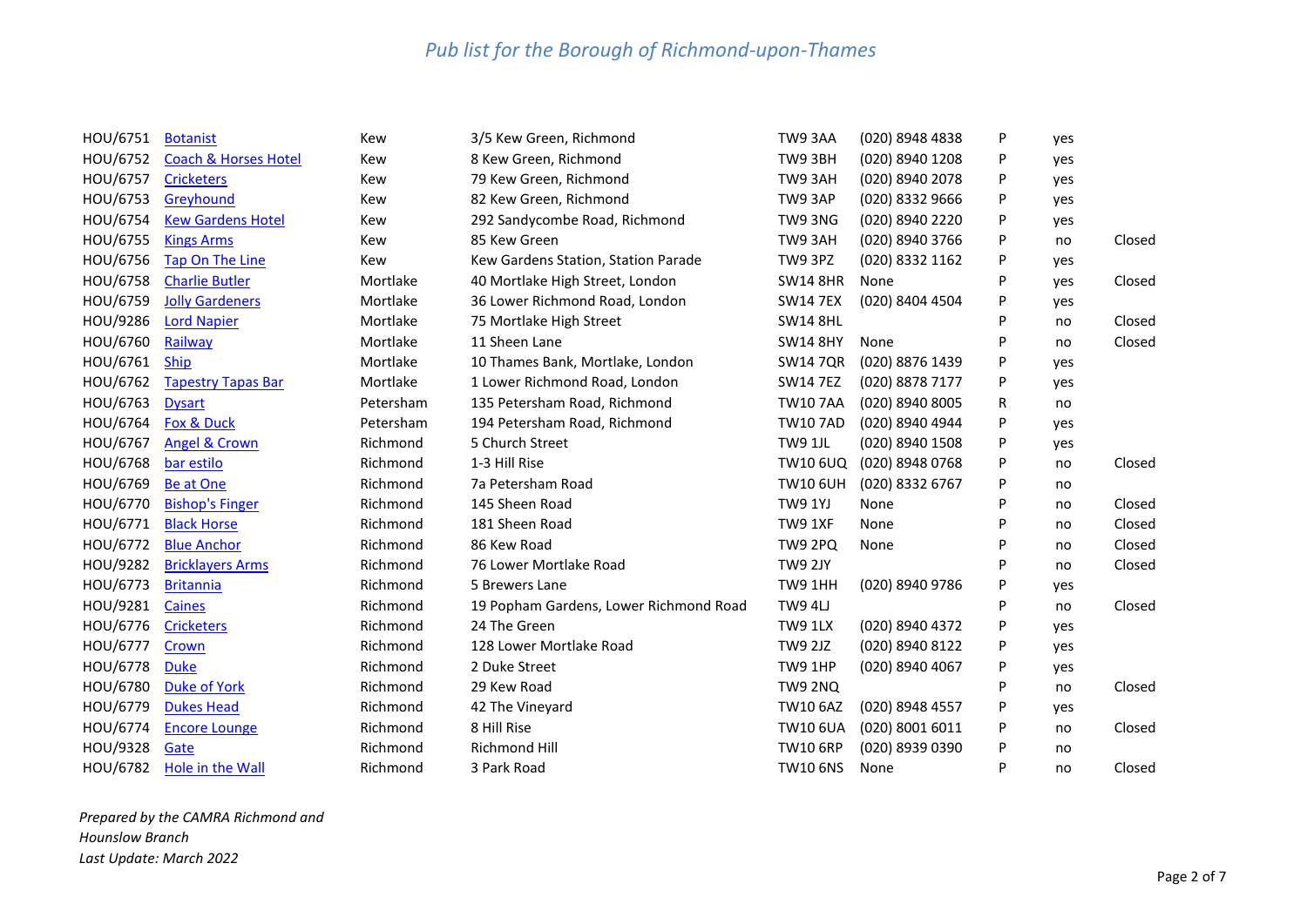| HOU/6783 | <b>Richmond Club</b>              | Richmond | 115-117 Kew Road            | TW9 2PN         | (020) 8940 5099 | C |     |        |
|----------|-----------------------------------|----------|-----------------------------|-----------------|-----------------|---|-----|--------|
| HOU/9280 | <b>Imperial</b>                   | Richmond | 3 The Square                | TW9 1DT         |                 | P | no  | Closed |
| HOU/6766 | $lvy$                             | Richmond | 9-11 Hill Street            | <b>TW9 1SX</b>  | (020) 3146 7733 | R | no  |        |
| HOU/6784 | Lass o' Richmond Hill             | Richmond | 8 Queens Road               | TW10 6JJ        | (020) 8940 1306 | P | yes |        |
| HOU/6786 | Marlborough                       | Richmond | 46 Friars Stile Road        | <b>TW10 6NQ</b> | (020) 8940 8513 | P | yes |        |
| HOU/6787 | <b>Mitre</b>                      | Richmond | 20 St Mary's Grove          | <b>TW9 1UY</b>  | (020) 8940 1336 | P | yes |        |
| HOU/6785 | No 1 Duke Street                  | Richmond | 1a Duke Street              | TW9 1HP         | (020) 3841 6898 | P | no  |        |
| HOU/6788 | Old Ship                          | Richmond | 3 King Street               | <b>TW9 1ND</b>  | (020) 8940 3461 | P | yes |        |
| HOU/6765 | <b>One Kew Road</b>               | Richmond | One Kew Road                | <b>TW9 2NQ</b>  | (020) 8940 5768 | P | yes |        |
| HOU/6791 | <b>Orange Tree</b>                | Richmond | 45 Kew Road                 | <b>TW9 2NQ</b>  | (020) 8940 0944 | P | yes |        |
| HOU/6792 | Pitcher & Piano                   | Richmond | 11 Bridge Street            | <b>TW9 1TQ</b>  | (020) 8332 2524 | P | no? |        |
| HOU/6793 | <b>Princes Head</b>               | Richmond | 28 The Green                | TW9 1LX         | (020) 8940 1572 | P | yes |        |
| HOU/6789 | Railway Tavern                    | Richmond | 28/29 The Quadrant          | <b>TW9 1DN</b>  | (020) 8948 0735 | P | yes |        |
| HOU/6794 | <b>Red Cow</b>                    | Richmond | 59 Sheen Road               | <b>TW9 1YJ</b>  | (020) 8940 2511 | P | yes |        |
| HOU/6781 | Revolution                        | Richmond | 4 Whittaker Avenue          | TW9 1EH         | (020) 8940 1379 | P | no  | Closed |
| HOU/6775 | <b>Richmond Vault Beer Cellar</b> | Richmond | 5 Hill Street               | <b>TW9 1SX</b>  | (020) 8332 0055 | P | yes |        |
| HOU/6790 | Rincón bar español                | Richmond | 1 Paradise Road             | TW9 1RX         | (020) 8940 2601 | Χ | no  |        |
| HOU/6796 | <b>Roebuck</b>                    | Richmond | 130 Richmond Hill           | <b>TW10 6RN</b> | (020) 8948 2329 | P | yes |        |
| HOU/6797 | <b>Rose of York</b>               | Richmond | Petersham Road              | <b>TW10 6UY</b> | (020) 8948 5867 | P | no  |        |
| HOU/6798 | Shaftesbury                       | Richmond | 121/123 Kew Road            | TW9 2PN         | (020) 8291 8640 | P | yes |        |
| HOU/6799 | Shakespeare                       | Richmond | 1 Shakespeare Terrace       | TW9 4PL         | (020) 8241 8276 | P | yes | Closed |
| HOU/6800 | Slug & Lettuce                    | Richmond | Riverside House, Water Lane | TW9 1TJ         | (020) 8948 7733 | P | no  |        |
| HOU/6801 | <b>Smollensky's Metro</b>         | Richmond | 24 Hill Street              | TW9 1TW         | None            | P | no  | Closed |
| HOU/9248 | So Bar                            | Richmond | 10 Brewers Lane             | TW9 1HH         | (020) 8940 0427 | P | no  |        |
| HOU/6803 | Stein's                           | Richmond | Rear of 55 Petersham Road   | <b>TW10 6UT</b> | (020) 8948 8189 | R | no  |        |
| HOU/6802 | Sun Inn                           | Richmond | 17 Parkshot                 | TW9 2RG         | (020) 8940 1019 | P | yes |        |
| HOU/6795 | <b>Tap Tavern</b>                 | Richmond | <b>Princes Street</b>       | TW9 1ED         | (020) 8940 2118 | P | yes |        |
| HOU/9279 | <b>Three Pidgeons</b>             | Richmond | 87 Petersham Road           | <b>TW10 6UT</b> |                 | P | no  | Closed |
| HOU/6804 | <b>Triple Crown</b>               | Richmond | 15 Kew Foot Road            | <b>TW9 2SS</b>  | 07527 390114    | P | yes | Closed |
| HOU/6805 | Victoria Inn                      | Richmond | 78 Hill Rise                | <b>TW10 6UB</b> | (020) 8940 2531 | P | yes |        |
| HOU/6806 | <b>Watermans</b>                  | Richmond | 12 Water Lane               | TW9 1TJ         | (020) 3638 9160 | P | yes | Closed |
| HOU/6807 | <b>White Cross</b>                | Richmond | Riverside, Water Lane       | TW9 1TH         | (020) 8940 6844 | P | yes |        |

*Prepared by the CAMRA Richmond and Hounslow Branch Last Update: March 2022*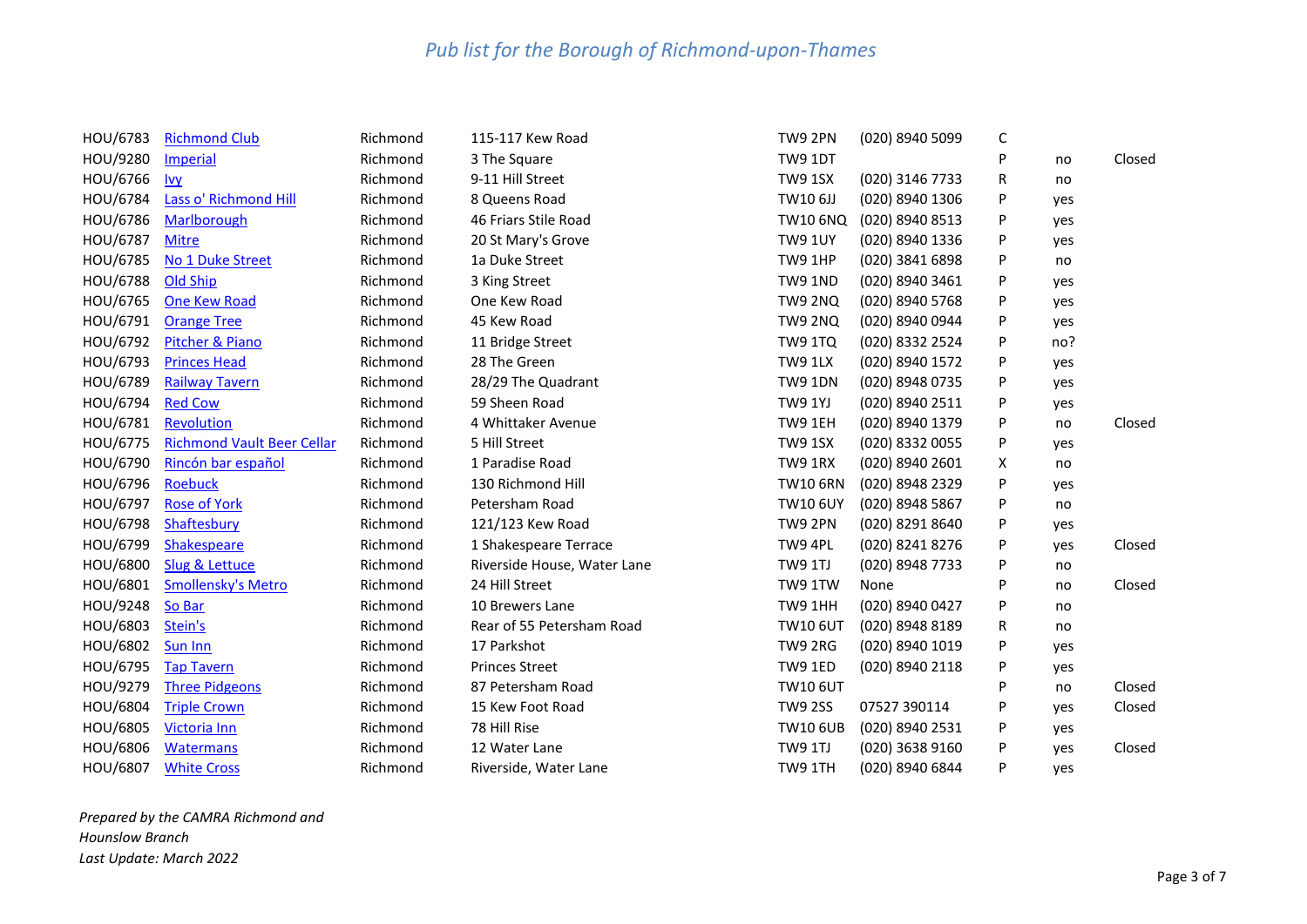| HOU/6808 | <b>White Horse</b>                           | Richmond                    | 14 Worple Way                                                       | <b>TW10 6DF</b> | (020) 8940 2418 | P | yes |        |
|----------|----------------------------------------------|-----------------------------|---------------------------------------------------------------------|-----------------|-----------------|---|-----|--------|
| HOU/6809 | <b>White Swan</b>                            | Richmond                    | 26 Old Palace Lane                                                  | TW9 1PG         | (020) 8940 0959 | P | yes |        |
| HOU/6669 | <b>Bell Inn</b>                              | Hampton                     | 8 Thames Street                                                     | <b>TW12 2EA</b> | (020) 8941 9799 | P | yes |        |
| HOU/6671 | <b>Dukes Head</b>                            | Hampton                     | 122 High Street                                                     | <b>TW12 2ST</b> | (020) 8979 2215 | P | yes | Closed |
| HOU/6670 | <b>Hamptons Ale House</b>                    | Hampton                     | off The Avenue                                                      | <b>TW12 3YH</b> | (020) 8941 8929 | P | yes |        |
| HOU/6672 | <b>Jolly Coopers</b>                         | Hampton                     | 16 High Street                                                      | <b>TW12 2SJ</b> | (020) 8979 3384 | P | yes |        |
| HOU/6673 | <b>Railway Bell</b>                          | Hampton                     | <b>Station Road</b>                                                 | <b>TW12 2AP</b> | (020) 8979 1897 | P | yes |        |
| HOU/6674 | <b>Railway Hotel</b>                         | Hampton                     | 127 Station Road                                                    | <b>TW12 2AL</b> | None            | P | no  | Closed |
| HOU/6675 | <b>Royal Oak</b>                             | Hampton                     | 45 Oak Avenue                                                       | <b>TW12 3NR</b> | (020) 8979 3943 | P | yes |        |
| HOU/9270 | <b>White Hart</b>                            | Hampton                     | 70 High Street                                                      | <b>TW12 2SW</b> |                 | P | no  | Closed |
| HOU/6676 | <b>Worlds End</b>                            | Hampton                     | 88 Station Road                                                     | <b>TW12 2AX</b> | (020) 8979 3073 | P | yes |        |
| HOU/6680 | <b>Mitre Hampton Court</b>                   |                             | Hampton Court Hampton Court Road, East Molesey                      | KT8 9BN         | (020) 8979 9988 | н | no  |        |
| HOU/9252 | <b>Mute Swan</b>                             | Hampton Court 3 Palace Gate |                                                                     | KT8 9BN         | (020) 8941 5959 | P | yes |        |
| HOU/6681 | Olde Toy                                     |                             | Hampton Court Park cottage, Hampton Court Road, East Molese KT8 9BY |                 | None            | P | no  | Closed |
| HOU/6677 | xxxxxx at Hampton Court                      |                             | Hampton Court The Green, Hampton Court Road, East Molesey KT8 9BW   |                 | (020) 8941 5327 | P | yes | Closed |
| HOU/6679 | Lion Gate Hotel                              |                             | Hampton Court Lion Gate, Hampton Court Road, East Molesey KT8 9DD   |                 | None            | P | no  | Closed |
| HOU/6678 | <b>Six Restaurant &amp; Bar</b>              |                             | Hampton Court 2 Lion Gate, Hampton Court Road, East Molesey KT8 9DD |                 | (020) 8016 6630 | P | yes |        |
| HOU/6678 | <b>Kings Arms Hotel</b>                      |                             | Hampton Court 2 Lion Gate, Hampton Court Road, East Molesey KT8 9DD |                 | (020) 8016 6630 | н |     |        |
| HOU/6685 | <b>Beech House</b>                           | Hampton Hill                | 92 High Street                                                      | <b>TW12 1NY</b> | (020) 8016 4111 | P | yes |        |
| HOU/6682 | <b>Bloated Mallard</b>                       | Hampton Hill                | 147 High Street                                                     | <b>TW12 1NJ</b> | (020) 8941 8126 | P | yes |        |
| HOU/9268 | <b>Duke of Wellington</b>                    | Hampton Hill                | 1 Wellington Road                                                   | <b>TW12 1JP</b> |                 | P | no  | Closed |
| HOU/6683 | <b>Jenny Lind</b>                            | Hampton Hill                | 80 High Street, Hampton                                             | <b>TW12 1NY</b> | None            | R | no  | Closed |
| HOU/9269 | <b>Jolly Gardeners</b>                       | Hampton Hill                | 94 Uxbridge Road                                                    | <b>TW12 1SP</b> |                 | P | no  | Closed |
| HOU/6684 | La Familia Restaurant & Bar                  | Hampton Hill                | 99 High Street                                                      | <b>TW12 1NH</b> | (020) 8941 7309 | P | no  |        |
| HOU/6686 | <b>Noble Green Wines</b>                     | Hampton Hill                | 153-155 High Street, Hampton                                        | <b>TW12 1NL</b> | (020) 8979 1113 | O | yes |        |
| HOU/6688 | <b>Roebuck</b>                               | Hampton Hill                | 72 Hampton Road, Hampton                                            | <b>TW12 1JN</b> | (020) 8255 8133 | P | yes |        |
| HOU/6689 | <b>Star</b>                                  | Hampton Hill                | 8 High Street, Hampton                                              | <b>TW12 1PD</b> | (020) 8614 6849 | P | yes |        |
| HOU/6687 | Thyme in the Park at the Rising Hampton Hill |                             | 29 High Street                                                      | <b>TW12 1NB</b> | (020) 8979 4979 | X | no  |        |
| HOU/6690 | Windmill                                     | Hampton Hill                | 80 Windmill Road, Hampton                                           | <b>TW12 1QU</b> | (020) 8979 6398 | P | yes | Closed |
| HOU/6691 | <b>Foresters Arms</b>                        | Hampton Wick                | 45 High Street                                                      | KT1 4DG         | (020) 8943 5379 | P | yes |        |
| HOU/6692 | <b>Old Kings Head</b>                        | Hampton Wick                | 1 Hampton Court Road                                                | KT1 4AE         | (020) 3853 9993 | P | no  | Closed |
| HOU/6693 | Railway                                      | Hampton Wick                | 91 High Street                                                      | KT1 4DG         | None            | p | no  | Closed |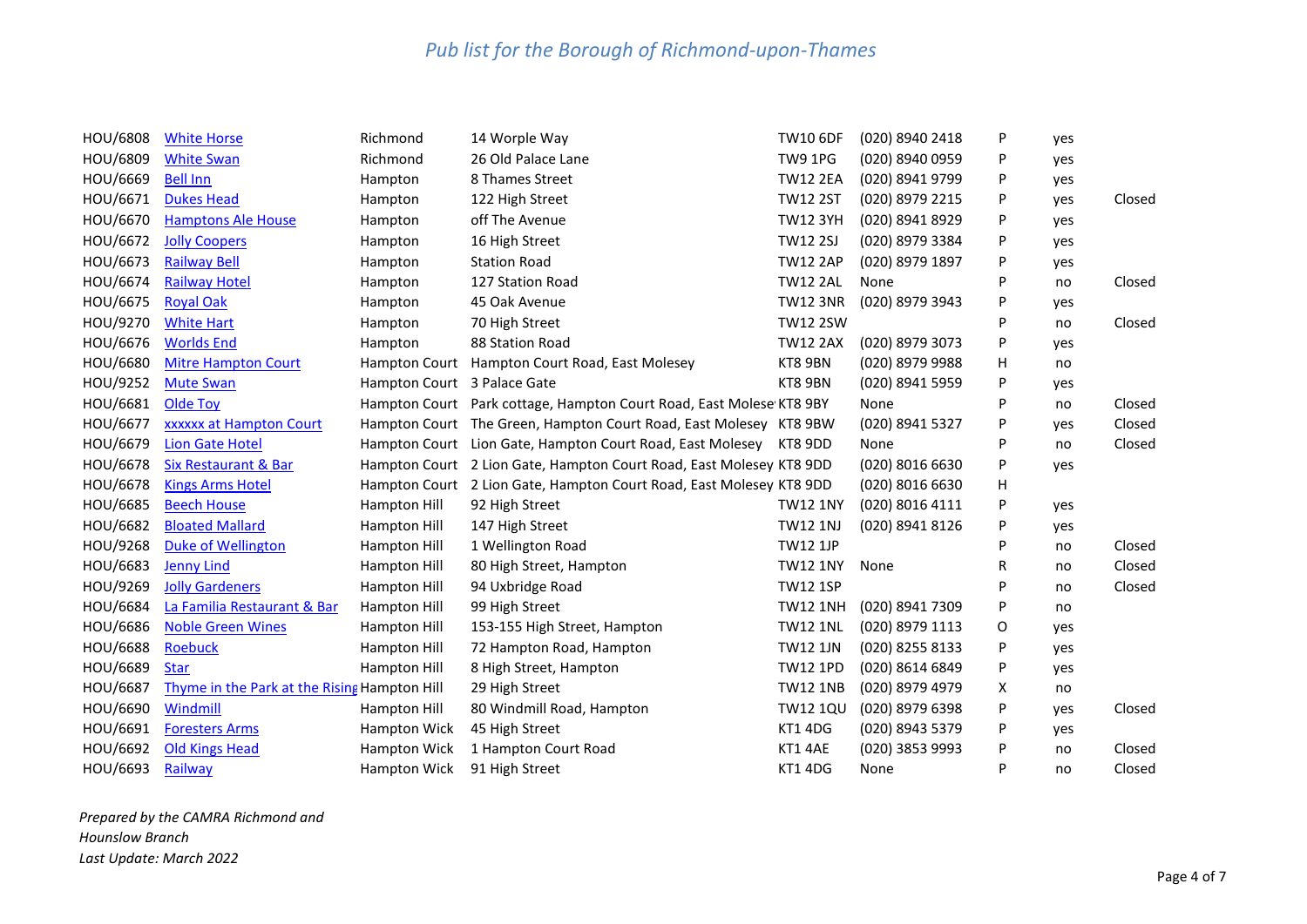| HOU/6694 | Rose & Crown                         | Hampton Wick        | 59-61 High Street                  | KT1 4DG         | None            | P | no  | Closed |
|----------|--------------------------------------|---------------------|------------------------------------|-----------------|-----------------|---|-----|--------|
| HOU/6695 | Swan                                 | <b>Hampton Wick</b> | 22 High Street                     | KT1 4DB         | (020) 8977 2644 | P | yes |        |
| HOU/6696 | <b>White Hart Hotel</b>              | <b>Hampton Wick</b> | 1 High Street                      | KT1 4DA         | (020) 8977 1786 | P | yes |        |
| HOU/6845 | Crown                                | St. Margarets       | 174 Richmond Road, Twickenham      | TW1 2NH         | (020) 8892 5896 | P | yes |        |
| HOU/6811 | <b>St Margarets Tavern</b>           | St. Margarets       | 107 St Margarets Place, Twickenham | <b>TW1 2LJ</b>  | (020) 8892 2369 | P | yes |        |
| HOU/6812 | <b>Turks Head</b>                    | St. Margarets       | 28 Winchester Road, Twickenham     | <b>TW1 1LF</b>  | (020) 8892 1972 | P | yes |        |
| HOU/6818 | <b>Abercorn Arms</b>                 | Teddington          | 76-78 Church Road                  | <b>TW11 8PY</b> | (020) 8943 9484 | P | yes |        |
| HOU/6819 | Adelaide                             | Teddington          | 57 Park Road                       | <b>TW110AU</b>  | (020) 8977 3616 | P | yes |        |
| HOU/6820 | <b>Anglers</b>                       | Teddington          | 3 Broom Road                       | <b>TW11 9NR</b> | (020) 8977 7475 | P | yes |        |
| HOU/6821 | bar estilo                           | Teddington          | 44 Broad Street                    | <b>TW11 8QY</b> | (020) 8977 6002 | R | no  |        |
| HOU/6823 | <b>Builders Arms</b>                 | Teddington          | 38 Field Lane, Twickenham          | <b>TW11 9AS</b> | (020) 8274 1877 | P | yes |        |
| HOU/6825 | <b>Kings Arms</b>                    | Teddington          | 69 High Street                     | <b>TW11 8HA</b> | (020) 8977 3909 | P | yes |        |
| HOU/6824 | Hogarth                              | Teddington          | 58 Broad Street                    | <b>TW11 8QY</b> | (020) 3302 8588 | P | yes |        |
| HOU/9292 | <b>Horse &amp; Groom</b>             | Teddington          | 11 Waldegrave Road                 | <b>TW11 8LA</b> |                 | P | no  | Closed |
| HOU/6826 | <b>Kings Head</b>                    | Teddington          | 123 High Street                    | <b>TW11 8HG</b> | (020) 3166 2900 | P | yes |        |
| HOU/6827 | Lion                                 | Teddington          | 27 Wick Road                       | <b>TW11 9DN</b> | (020) 8977 4779 | P | yes |        |
| HOU/6828 | <b>Masons Arms</b>                   | Teddington          | 41 Walpole Road                    | <b>TW11 8PJ</b> | (020) 8977 6521 | P | yes |        |
| HOU/6830 | Park                                 | Teddington          | 19 Park Road                       | <b>TW11 0AB</b> | (020) 8614 9700 | P | yes |        |
| HOU/6831 | <b>Queen Dowager</b>                 | Teddington          | 49 North Lane                      | <b>TW110HU</b>  | (020) 7998 1457 | P | Yes | Closed |
| HOU/6822 | Railway                              | Teddington          | 3 Victoria Road                    | <b>TW11 0BB</b> | (020) 8943 0480 | P | yes |        |
| HOU/6834 | <b>Red Lion</b>                      | Teddington          | 164/166 Stanley Road, Twickenham   | <b>TW11 8UD</b> | (020) 8977 1687 | P | yes |        |
| HOU/6833 | <b>Royal Oak</b>                     | Teddington          | 172 High Street                    | <b>TW11 8HU</b> | (020) 8943 4444 | P | yes | Closed |
| HOU/6829 | Royal Oak (old)                      | Teddington          | 172 High Street                    | <b>TW11 8HU</b> | None            | P | yes | Closed |
| HOU/6832 | <b>Shambles Bar &amp; Restaurant</b> | Teddington          | 83 High Street                     | <b>TW11 8HG</b> | (020) 8977 9398 | P | no  |        |
| HOU/6835 | <b>Teddington Arms</b>               | Teddington          | 38/40 High Street                  | <b>TW11 8EW</b> | (020) 8973 1510 | P | yes |        |
| HOU/6836 | <b>Tide End Cottage</b>              | Teddington          | 8 Ferry Road                       | <b>TW11 9NN</b> | (020) 8977 7762 | P | yes |        |
| HOU/6837 | <b>Waldegrave Arms</b>               | Teddington          | 209 Waldegrave Road                | <b>TW11 8LX</b> | (020) 8973 0806 | P | yes | Closed |
| HOU/6839 | Albany                               | Twickenham          | 1 Queens Road                      | <b>TW1 4EZ</b>  | (020) 8891 1777 | P | yes |        |
| HOU/6840 | <b>Alexander Pope</b>                | Twickenham          | Cross Deep                         | TW14RB          | (020) 8892 3050 | P | yes |        |
| HOU/6841 | <b>Barmy Arms</b>                    | Twickenham          | The Embankment                     | <b>TW13DU</b>   | (020) 8892 0863 | P | yes |        |
| HOU/6842 | <b>Be At One</b>                     | Twickenham          | 28 York Street                     | <b>TW13LJ</b>   | (020) 8843 7281 | P | no  |        |
| HOU/6843 | Bloomsbury                           | Twickenham          | 209 Staines Road                   | <b>TW2 5BB</b>  | (020) 8898 8112 | P | yes |        |

*Prepared by the CAMRA Richmond and Hounslow Branch Last Update: March 2022*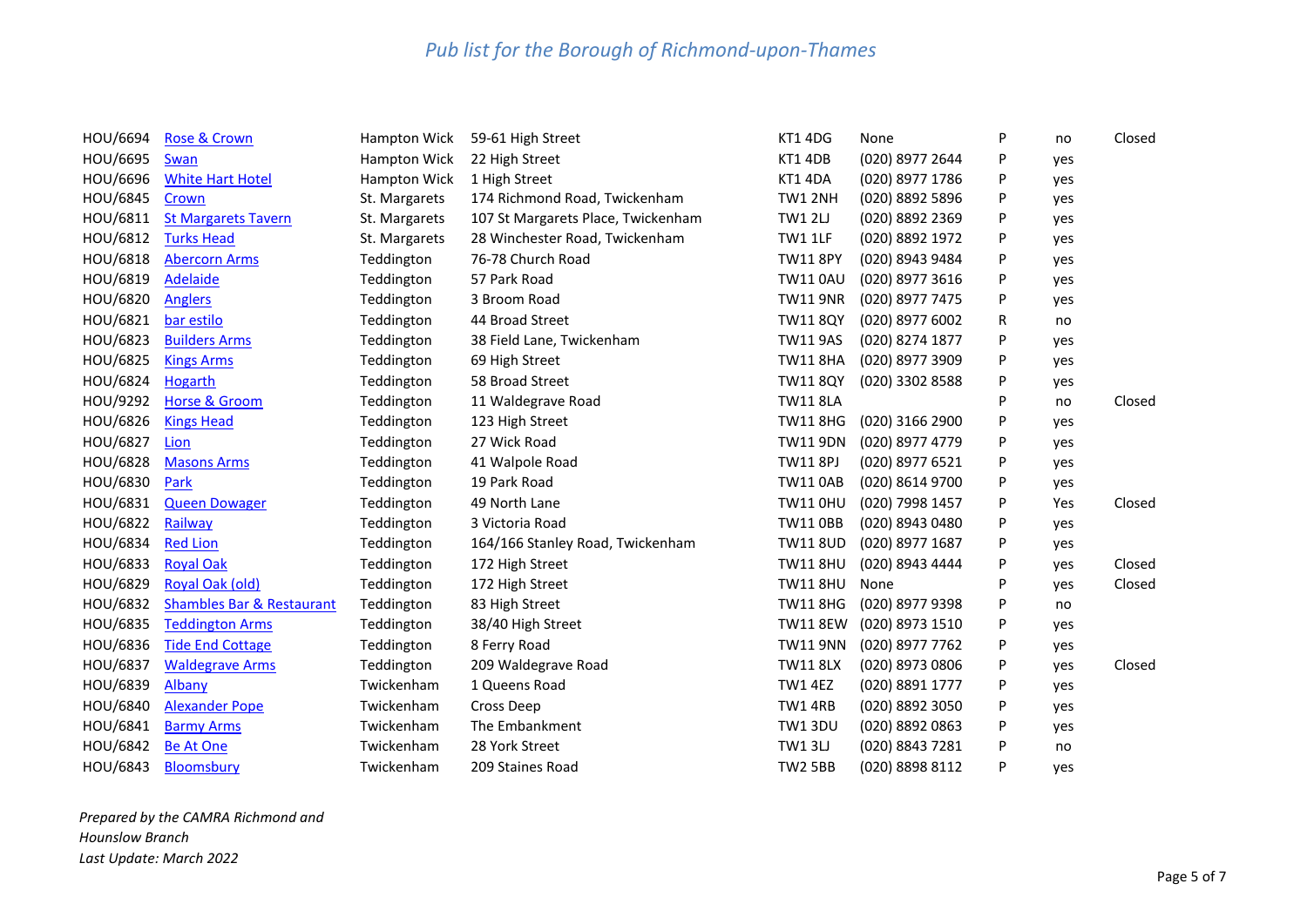| HOU/9324 | <b>Brewery Market</b>        | Twickenham | 48/49 Church Street        | TW1 3LE        |                 | P/O | no  |        |
|----------|------------------------------|------------|----------------------------|----------------|-----------------|-----|-----|--------|
| HOU/6859 | <b>Brouge</b>                | Twickenham | 241 Hampton Road           | TW2 5NG        | (020) 8977 2698 | P   | yes |        |
| HOU/6844 | <b>Cabbage Patch</b>         | Twickenham | 67 London Road             | <b>TW13SZ</b>  | (020) 8892 3874 | P   | yes |        |
| HOU/9276 | <b>Cherry Tree</b>           | Twickenham | 57 Staines Road            | <b>TW2 5BE</b> |                 | P   | no  | Closed |
| HOU/6864 | <b>Citizen Brew</b>          | Twickenham | 29/31 York Street          | TW1 3JZ        | (020) 8891 5915 | P   | No  |        |
| HOU/6846 | <b>Dukes Head</b>            | Twickenham | 93 Colne Road              | <b>TW2 6QL</b> | None            | P   | yes | Closed |
| HOU/6847 | <b>Eel Pie</b>               | Twickenham | 9/11 Church Street         | <b>TW1 3NJ</b> | (020) 8891 1717 | P   | yes |        |
| HOU/9278 | <b>Fishermans Hut</b>        | Twickenham | 175 Hampton Road           | TW2 5NG        |                 | P   | no  | Closed |
| HOU/6851 | Fountain                     | Twickenham | 1 Sixth Cross Road         | TW2 5PE        | (020) 8898 2382 | P   | yes |        |
| HOU/6852 | <b>Fox</b>                   | Twickenham | 39 Church Street           | TW1 3NR        | (020) 8892 1535 | P   | yes |        |
| HOU/6853 | George                       | Twickenham | 32 King Street             | <b>TW1 3SN</b> | (020) 8892 1789 | P   | yes |        |
| HOU/6854 | <b>Kings Arms</b>            | Twickenham | 40 Albion Road             | <b>TW2 6QJ</b> | (020) 8893 3379 | P   | yes | Closed |
| HOU/9277 | <b>Kings Head</b>            | Twickenham | 1 King Street              | <b>TW1 3SD</b> |                 | P   | no  | Closed |
| HOU/6849 | <b>Koyote Bar</b>            | Twickenham | 33-35 York Street          | TW1 3JZ        | (020) 8891 3818 | P   | no  | Closed |
| HOU/6850 | Le Baron                     | Twickenham | 65 Richmond Road           | TW13AW         | (020) 8891 2100 | P   | no  | Closed |
| HOU/9319 | <b>Crane Tap</b>             | Twickenham | Brewery Lane Brewery Wharf | <b>TW1 1AA</b> | (020) 3327 7778 | P   | no  |        |
| HOU/6858 | <b>Old Anchor</b>            | Twickenham | 71 Richmond Road           | TW13AW         | (020) 8892 2181 | P   | Yes | Closed |
| HOU/6868 | <b>Roxie Steak &amp; Tap</b> | Twickenham | 11 London Road             | <b>TW1 3SX</b> | (020) 8891 2211 | R   | no  | Closed |
| HOU/6861 | <b>Prince Albert</b>         | Twickenham | 30 Hampton Road            | <b>TW2 5QB</b> | (020) 8894 3963 | P   | yes |        |
| HOU/6862 | <b>Prince Blucher</b>        | Twickenham | 124 The Green              | <b>TW2 5AG</b> | (020) 8894 1824 | P   | yes |        |
| HOU/6863 | <b>Prince of Wales</b>       | Twickenham | 136 Hampton Road           | <b>TW2 5QR</b> | (020) 8894 5054 | P   | yes |        |
| HOU/6867 | <b>Real Drinks</b>           | Twickenham | 371 Richmond Road          | TW1 2EF        | (020) 8892 3710 | O   | yes |        |
| HOU/6860 | <b>Red Lion</b>              | Twickenham | 166 Heath Road             | <b>TW1 4BN</b> |                 | P   | no  | Closed |
| HOU/6865 | Rifleman                     | Twickenham | 7 Fourth Cross Road        | TW2 5EL        | (020) 8255 0205 | P   | yes |        |
| HOU/6856 | <b>Rising Sun</b>            | Twickenham | 277/279 Richmond Road      | TW1 2NP        | (020) 8892 6252 | P   | yes |        |
| HOU/6866 | <b>Royal Oak</b>             | Twickenham | 13 Richmond Road           | TW13AB         | (020) 3817 9388 | P   | yes |        |
| HOU/6855 | Shack 68                     | Twickenham | 68 London Road             | <b>TW1 3QS</b> | (020) 8892 3328 | P   | no  |        |
| HOU/6870 | <b>Smollensky's Metro</b>    | Twickenham | 20/24 York Street          | TW13LD         | None            | P   | no  | Closed |
| HOU/6869 | <b>Sussex Arms</b>           | Twickenham | 15 Staines Road            | <b>TW2 5BG</b> | (020) 8894 7468 | P   | yes |        |
| HOU/6871 | <b>Three Kings</b>           | Twickenham | 42 Heath Road              | <b>TW1 4BZ</b> | (020) 8891 0050 | P   | yes |        |
| HOU/6857 | Timberyard                   | Twickenham | 53-57 London Road          | <b>TW1 3SZ</b> | (020) 8744 0080 | P   | yes |        |
| HOU/6848 | <b>TW2 The Green</b>         | Twickenham | 80-82 The Green            | TW2 5AG        | 07957 490730    | P   | yes |        |